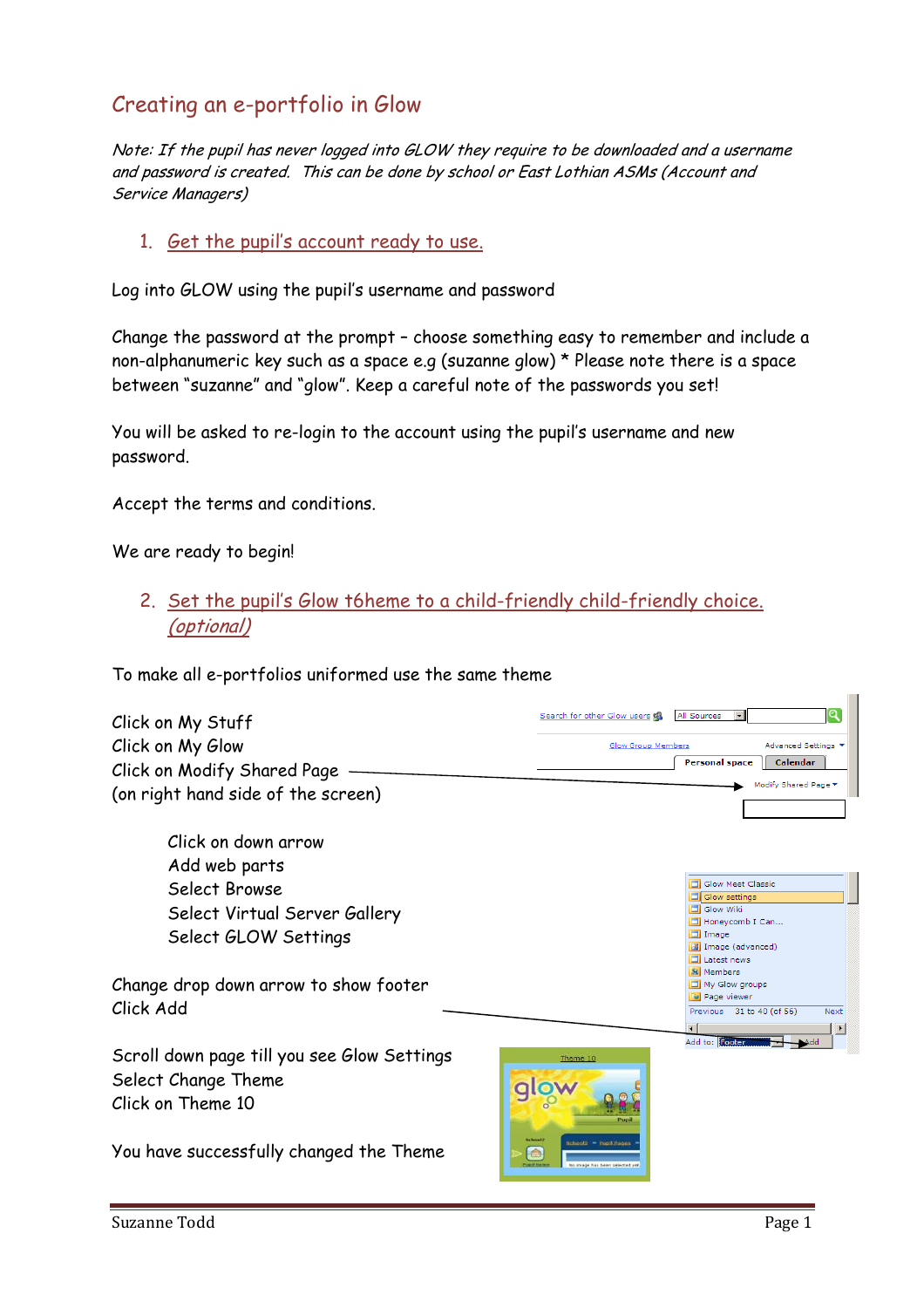3. Create a New Glow Group to hold the Glow Blog / e-Portfolio

### You want to create the e-portfolio inside a new group

(This will allow pupils to share with peers, open for discussion and comment)

| Click on Modify Shared Page<br>(on right hand side of the screen) | Search for other Glow users St<br>All Sources<br>Glow Group Members<br>Advanced Settings<br><b>Personal space</b><br><b>Calendar</b> |
|-------------------------------------------------------------------|--------------------------------------------------------------------------------------------------------------------------------------|
| Click on down arrow                                               | Modify Shared Page *<br>Virtual Server Gallery (56)                                                                                  |
| Add web parts                                                     | <b>Web Part List</b><br><b>Ell</b> Form                                                                                              |
| Select Browse                                                     | Glow Blog<br>Glow Chat                                                                                                               |
| Select Virtual Server Gallery                                     | Glow Forum<br>Glow groups                                                                                                            |
| Select GLOW Groups                                                | Glow Image Gallery<br>Glow Learn - Assignments to review                                                                             |
| Add                                                               | Glow Learn - Courses to teach<br>Glow Learn - learning                                                                               |
|                                                                   | Glow Learn - Learning Space                                                                                                          |
|                                                                   | 11 to 20 (of 56)<br><b>Previous</b><br>Next<br>Add to: Header<br>Add                                                                 |

#### Click on Create GLOW Group

| <b>Back to Personal space</b> |                                          |                        |  |     |
|-------------------------------|------------------------------------------|------------------------|--|-----|
|                               | <b>Create Glow Group</b>                 |                        |  |     |
|                               | Create Glow Group Back                   |                        |  |     |
|                               |                                          |                        |  |     |
|                               | Name*                                    | Suzanne e-portfolio    |  |     |
|                               | Description                              |                        |  | Cli |
|                               | Template                                 |                        |  |     |
|                               |                                          | <b>Full Glow Group</b> |  |     |
|                               | Use the same members as this site $\Box$ |                        |  |     |
|                               | * indicates a required field             |                        |  |     |
|                               |                                          |                        |  |     |

pe in the name

ick create Glow Group

#### 4. Create the GLOW Blog / e-Portfolio

Click on Modify Shared Page (on right hand side of the screen)

Click on down arrow

 Add web parts Select Browse Select Virtual Server Gallery Select GLOW Blog Add

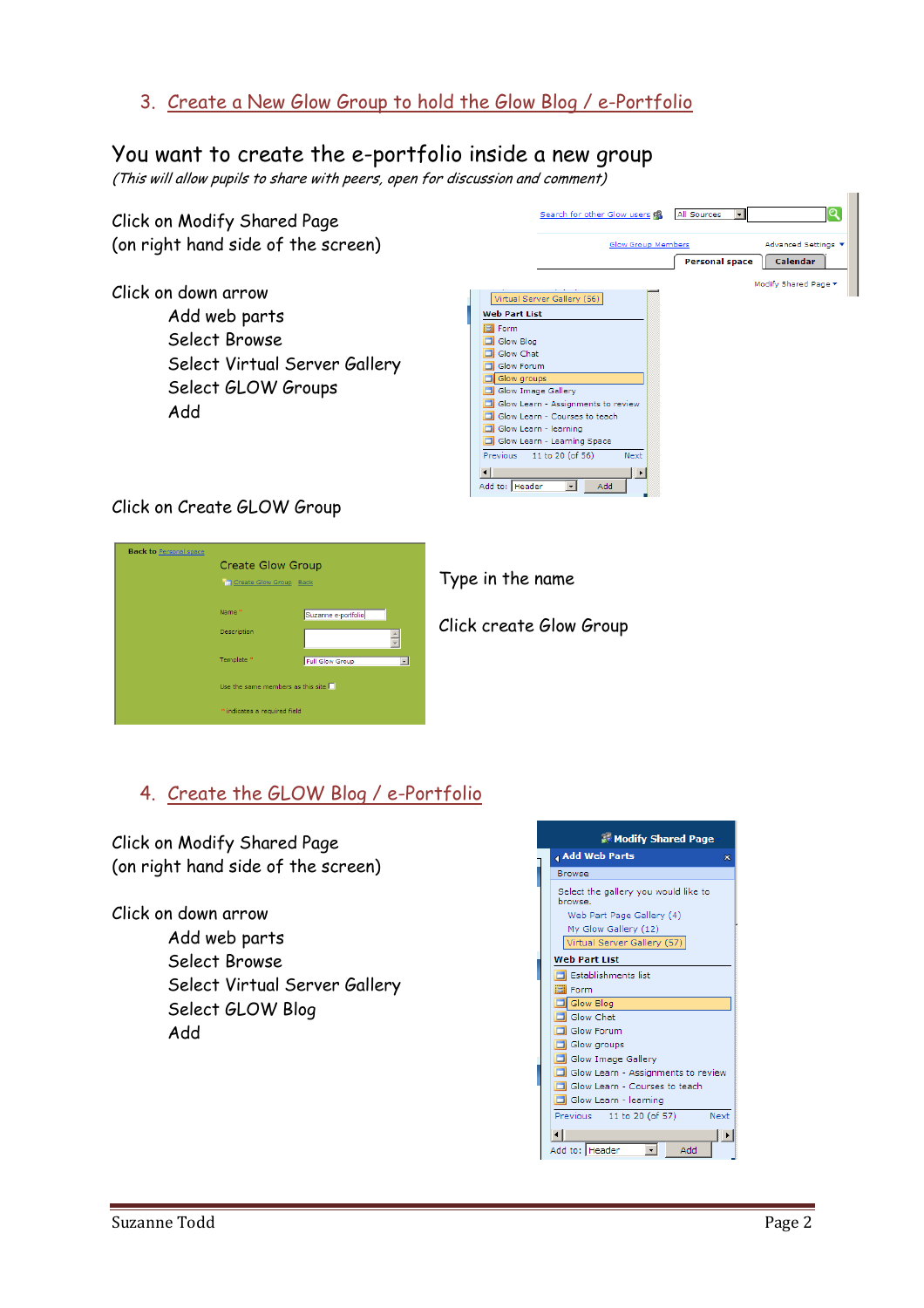#### Click Create Blog

| <b>Back to Noticeboard</b>                    |                                                                                      |                       |                         |
|-----------------------------------------------|--------------------------------------------------------------------------------------|-----------------------|-------------------------|
|                                               | Create Blog or Add Existing Blog                                                     |                       |                         |
| Create new blog                               |                                                                                      |                       |                         |
|                                               |                                                                                      |                       |                         |
| <b>Blog Name</b>                              | e-portfolio                                                                          |                       |                         |
| <b>Blog Theme</b>                             | K <sub>2</sub>                                                                       | Preview.              | Click on the down arrow |
| <b>Blog location</b>                          | K <sub>2</sub><br><b>WordPress Classic</b>                                           | portfolio             |                         |
| <b>Privacy Setting</b><br>Private<br>$\sigma$ | <b>WordPress Default</b><br>WordPress mu Homepage                                    |                       |                         |
| Glow Only                                     | Regulus<br><b>Spectrum News</b>                                                      |                       | Select Suffusion        |
| Public (Note:<br>Administrator                | Suffusion<br>WP-Andreas01                                                            | ion Administrator and |                         |
| Cancel<br>OK                                  |                                                                                      |                       |                         |
| setup in Glow.                                | Note: You will not receive notification of comments unless you have an email address |                       | Click OK                |
|                                               |                                                                                      |                       |                         |

This sets the default appearance of the new Glow Blog / e-Portfolio.

Note: This assumes the Blog is to Private, i.e. shared only with specific named people or groups. Make sure you know that is what is needed!

5. Preparing the e-Portfolio

## We are now ready to develop the e-portfolio

| Add Categories individually<br>Select Dashboard      |                                                                                                                                                                                    | <b>Bashboard</b>                    | $\mathcal{P}$ Categories                                                                                                                                                                                                                                                  |
|------------------------------------------------------|------------------------------------------------------------------------------------------------------------------------------------------------------------------------------------|-------------------------------------|---------------------------------------------------------------------------------------------------------------------------------------------------------------------------------------------------------------------------------------------------------------------------|
| Select Posts                                         | <b>SP</b>                                                                                                                                                                          | Posts                               | <b>Add Category</b>                                                                                                                                                                                                                                                       |
| Select Categories from Drop Down                     | Edit<br>Add Ne                                                                                                                                                                     | Post Tags                           | Category Name                                                                                                                                                                                                                                                             |
| Type in each category and click add category         |                                                                                                                                                                                    | Categories                          | The name is used to identify the category                                                                                                                                                                                                                                 |
| The school will usually provide a list.              |                                                                                                                                                                                    |                                     |                                                                                                                                                                                                                                                                           |
| Under Post click on edit                             |                                                                                                                                                                                    | <b><i>Oashboard</i></b>             | <b>Edit Posts</b><br>Add Nev                                                                                                                                                                                                                                              |
|                                                      |                                                                                                                                                                                    | o<br>Posts                          | All (1)   Published (1)                                                                                                                                                                                                                                                   |
| Hover over 'Hello World'                             |                                                                                                                                                                                    | Edit                                | <sub>S</sub><br><b>Bulk Actions</b><br>$\overline{\phantom{a}}$<br>Apply                                                                                                                                                                                                  |
| Quick Edit                                           |                                                                                                                                                                                    | Add New<br>Post Tags                | $\Gamma$ Post                                                                                                                                                                                                                                                             |
| Tick all the categories and remove tick from the     |                                                                                                                                                                                    | Categories                          | F Hello world!<br>Quick Edit   Trash   View<br>Edit                                                                                                                                                                                                                       |
| uncategorised.                                       |                                                                                                                                                                                    | 噪 Media                             |                                                                                                                                                                                                                                                                           |
| This makes sure the Categories are visible in menus. |                                                                                                                                                                                    | Library<br>Add New                  |                                                                                                                                                                                                                                                                           |
| Add Pages                                            | bttps://blogs.glowscotland.org.uk/el/suzennese-portfolio/wp-admin/page-new.php<br>B Web Sice Gallery<br>Add New Page < suzanne's e-portfolio -- WordPress<br>suzanne's e-portfolio |                                     | $-16$ $\times$<br>$\frac{1}{2}$ <b>8 8 4</b> $\times$ <b>P</b> Google UK<br> p <br>$\overrightarrow{r_1}$ + $\overrightarrow{r_2}$ + $\overrightarrow{r_3}$ + $P_{app}$ + $Satexy$ + Tools + $\overrightarrow{r_3}$ +<br>V Howdy, S. Todd   Turbo   Log Out<br>Edit Pages |
| Click on Pages                                       | Add New Page<br><b>Bashboard</b>                                                                                                                                                   |                                     | Screen Options v Help v                                                                                                                                                                                                                                                   |
| Edit<br>Add New                                      | $p^0$ Posts<br>Add New<br>Post Tags<br>Add media: [m] [J] j] @<br>Categorie<br><sup>(2)</sup> Media                                                                                | Visual HTML<br>132 美国<br>$7 - 11 =$ | Publish<br>Save Draft<br>Preview<br><b>Status: Draft Edit</b><br>Visibility: Public Edit<br>Publish immediately Edi                                                                                                                                                       |
| Type the page name<br>Edit                           | Library<br>Add New<br><b>P</b> Links<br>[ <sup>2</sup> ] Page<br>Path                                                                                                              |                                     | <b>Attributes</b><br>Parent                                                                                                                                                                                                                                               |
| Publish                                              | Add New                                                                                                                                                                            |                                     | Main Page (no parent)                                                                                                                                                                                                                                                     |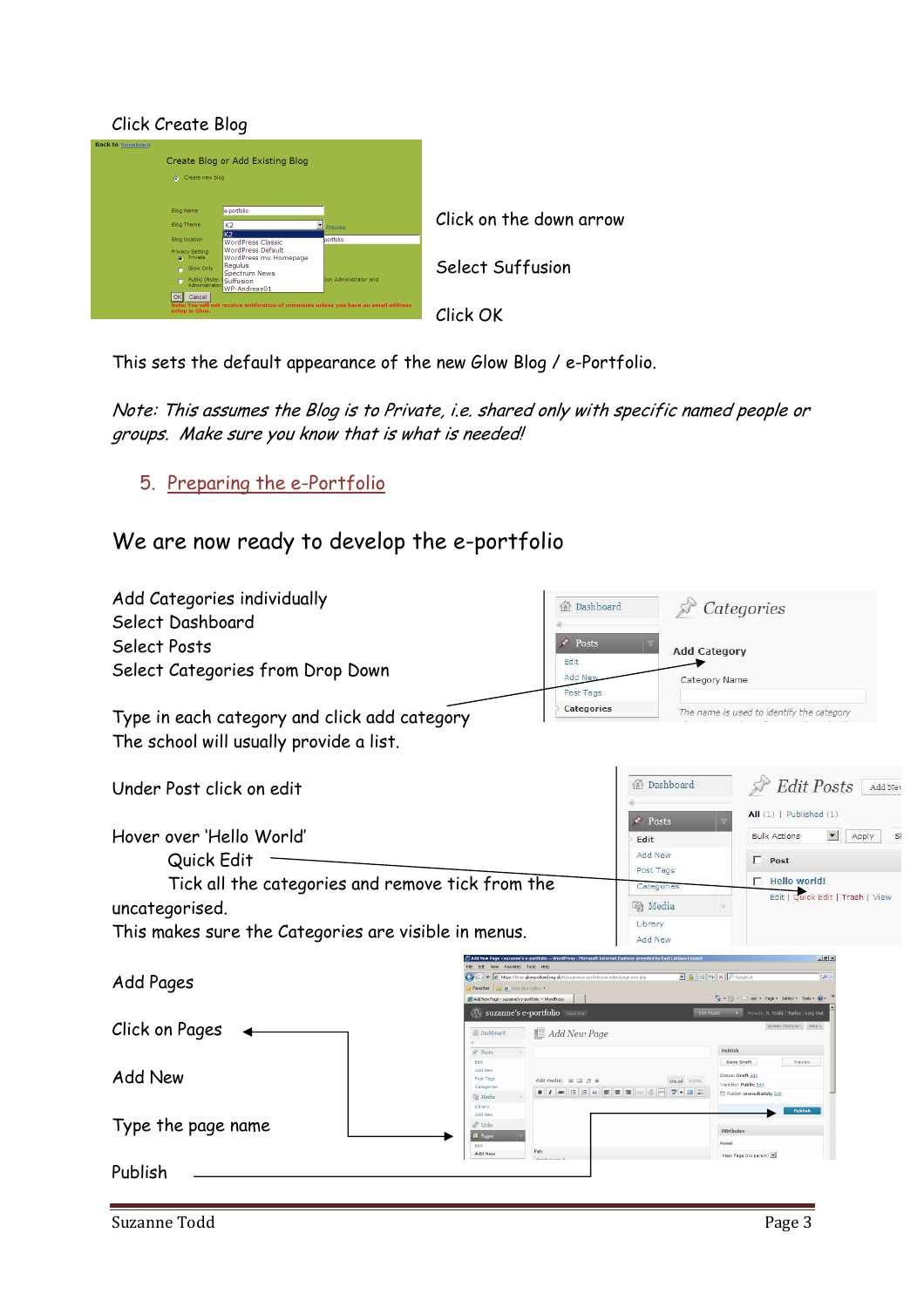## 6. Using an Imported File

### Pages and Categories can also be added by importing file

| Select | Dashboard |
|--------|-----------|
| Select | Suffusion |
| Select | Tools     |
| Select | Import    |

Scroll down to Word Press Click Select Browse Select appropriate XML File (This will have been created / provided for you) Click Upload and Import (this brings in images and any uploaded files) Select from  $\forall$  pupils blog  $\sqrt{2}$ Download

Submit

Click "Have Fun" to take you back to e-portfolio

#### 7. Setting Up Navigation Menus

## Appearance – Categories and Pages along the top

In the Dashboard – left-hand side

Select Suffusion

Blog Features

Main Navigation Bar Setup

#### Scroll down till you get to

| $\epsilon$ |              |                   |                                 |                                                                                                                              |
|------------|--------------|-------------------|---------------------------------|------------------------------------------------------------------------------------------------------------------------------|
| About      | Parent Page  | Lorem Ipsum       | p                               |                                                                                                                              |
| Links      | Child Page 1 | $\rightarrow$     |                                 |                                                                                                                              |
|            |              |                   |                                 |                                                                                                                              |
|            |              | Desa Child Page 2 | is shown in the navigation bar. | Page listing style in Navigation Bar<br>You can choose how to show pages in your na<br>Click on first Radar Button<br>· Docu |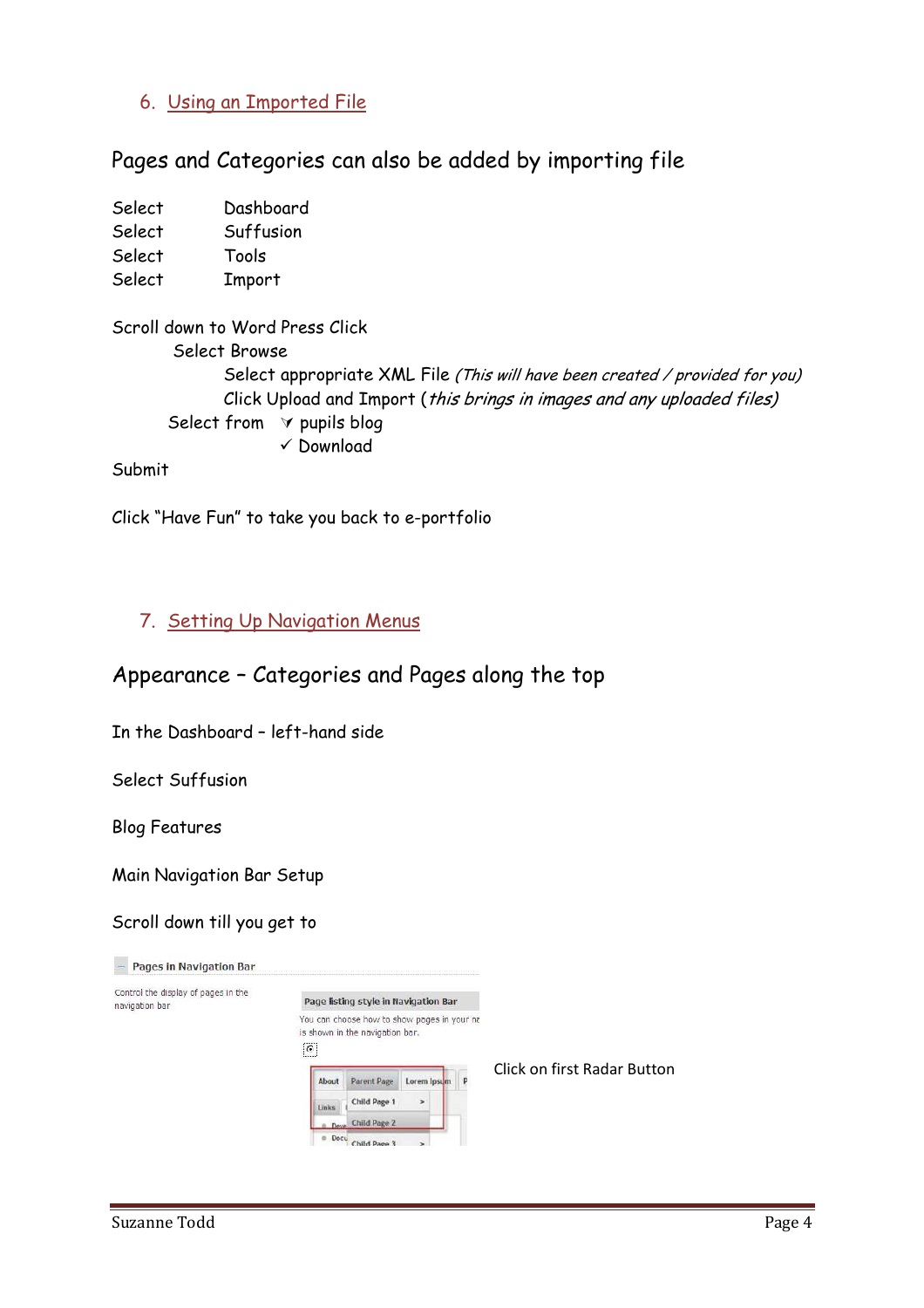#### Continue to scroll



## 8. Link e-portfolio from Glow Light Page

This makes it faster for children to get their e-portfolio Glow Group.

Copy URL for e-portfolio My Stuff My Glow Copy the Http: in address bar \*\*

| Click |
|-------|
|       |

on to take you back to Glow Light Page

Click on

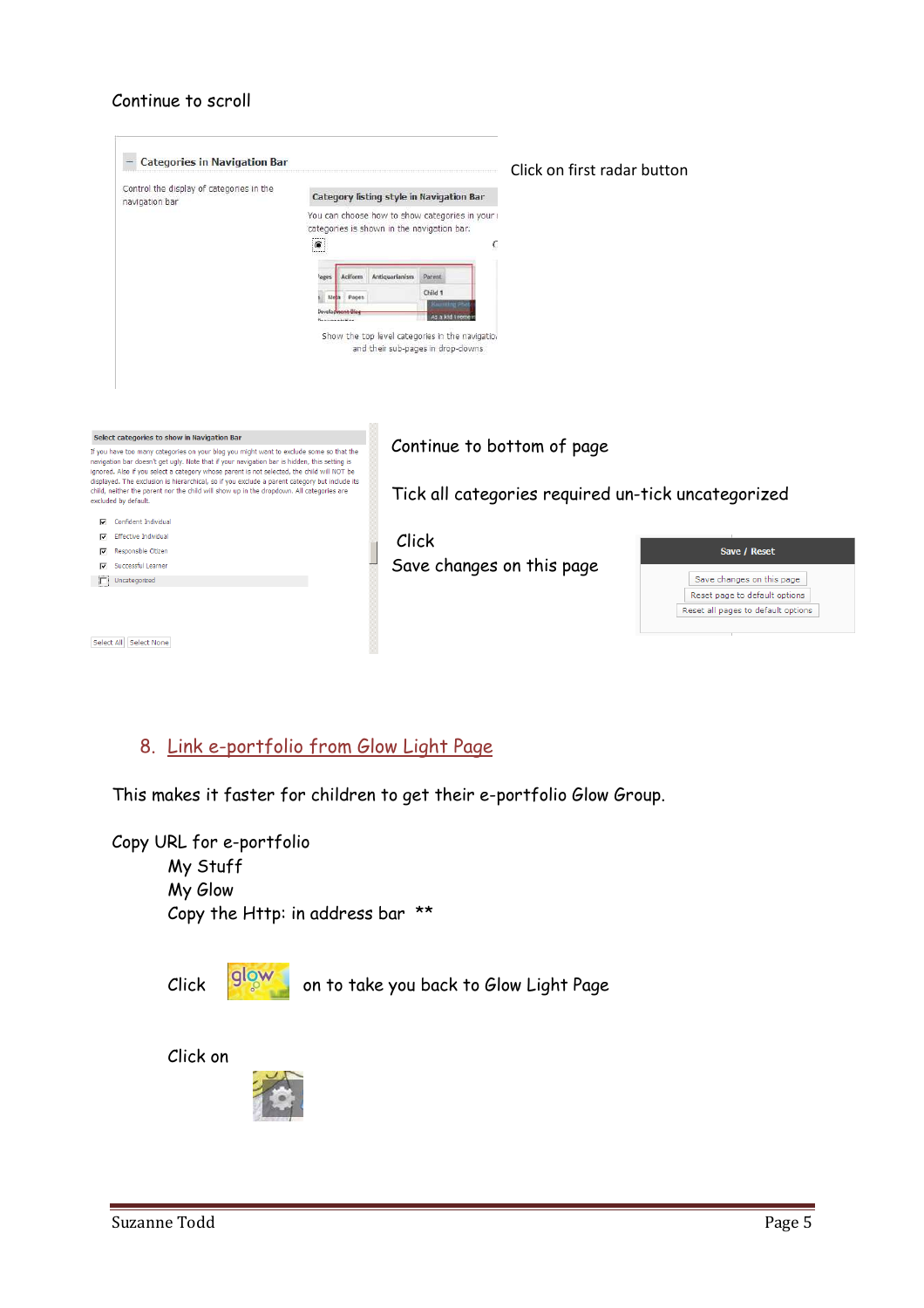

Button Text Type: My e-portfolio

Position List: Change to 1

Url: Paste URL you copied from address bar \*\*

Click Add Button

Click Done

My e-portfolio is now at the top



## 9. Add a Welcome message to the e-Portfolio Glow Group

## Add a Message using text editor

|                                    | Q<br>Search for other Glow users go<br>All Sources                           |  |  |
|------------------------------------|------------------------------------------------------------------------------|--|--|
| Click E-portfolio                  | Advanced Settings<br>Glow Group Members<br><b>Personal space</b><br>Calendar |  |  |
| Click on Modify Shared Page-       | Modify Shared Page Y                                                         |  |  |
| (on right hand side of the screen) |                                                                              |  |  |
|                                    | <b>Modify Shared Page</b>                                                    |  |  |
| Click on down arrow                | 4 Add Web Parts<br>×<br><b>Browse</b>                                        |  |  |
| Add web parts                      | Select the gallery you would like to<br>browse.                              |  |  |
| Select Browse                      | Web Part Page Gallery (4)                                                    |  |  |
| Select Virtual Server Gallery      | My Glow Gallery (12)<br>Virtual Server Gallery (55)                          |  |  |
| Select Text Editor -               | <b>Web Part List</b><br>Text editor                                          |  |  |
| Add to Header                      | Video Streaming Management<br>Web Hosting - Request Approval                 |  |  |
| Add                                | Web Hosting - Web Site Management<br>国 XML                                   |  |  |
|                                    | 51 to 55 (of 55)<br>Previous                                                 |  |  |
|                                    | Add to: Header<br>Add                                                        |  |  |
|                                    |                                                                              |  |  |

 $\mathbb{R}^2$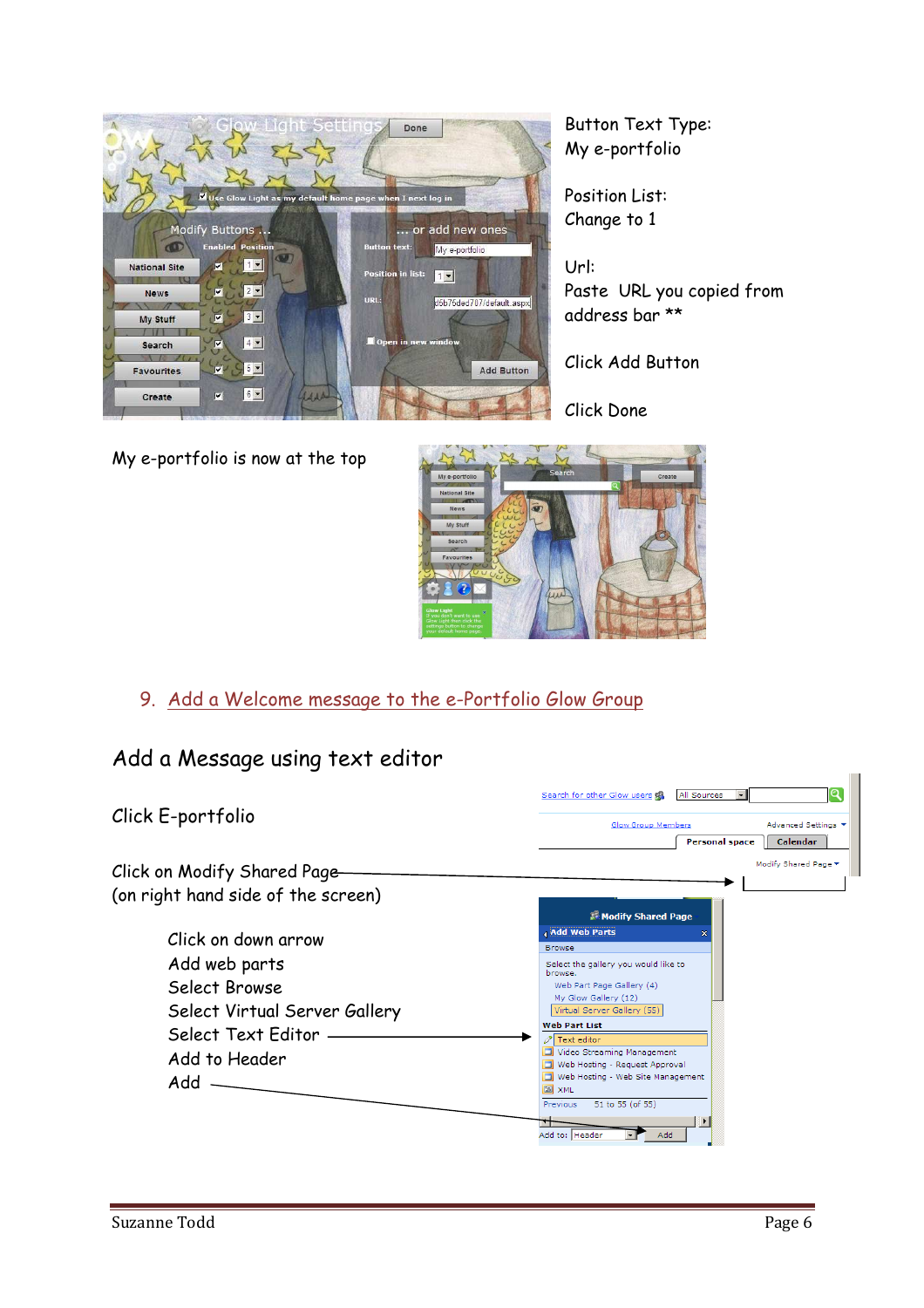#### Click on the down arrow at Text Editor

| Header                                                                                                 |                |                                                                               | , Add Web Parts                                                                                                                                                                                                                                                                                                                                                                                                                                                |
|--------------------------------------------------------------------------------------------------------|----------------|-------------------------------------------------------------------------------|----------------------------------------------------------------------------------------------------------------------------------------------------------------------------------------------------------------------------------------------------------------------------------------------------------------------------------------------------------------------------------------------------------------------------------------------------------------|
| <b>Text editor</b>                                                                                     |                |                                                                               | <b>Browse</b>                                                                                                                                                                                                                                                                                                                                                                                                                                                  |
| <b>Glow groups</b><br>New Glow Group<br>My Glow Glow Groups you are a member of<br>Suzanne e-portfolio | $\times$<br>U. | Restore<br>Close<br>Delete<br>Modify Shared Web Part<br>Connections<br>Export | Select the gallery you would like to<br>browse.<br>Web Part Page Gallery (4)<br>My Glow Gallery (12)<br>Virtual Server Gallery (55)<br><b>Web Part List</b><br>Text editor<br>Video Streaming Management<br>Web Hosting - Request Approval                                                                                                                                                                                                                     |
| suzanne's e-portfolio                                                                                  |                | $\mathbf{v} \times$                                                           | Web Hosting - Web Site Management                                                                                                                                                                                                                                                                                                                                                                                                                              |
| Manage Delete O View B Dashboard<br><b>Ouick Press</b><br>Title:                                       |                |                                                                               | <b>EN XML</b><br>Previous<br>51 to 55 (of 55)<br>麵<br>$\begin{picture}(20,20) \put(0,0){\line(1,0){10}} \put(15,0){\line(1,0){10}} \put(15,0){\line(1,0){10}} \put(15,0){\line(1,0){10}} \put(15,0){\line(1,0){10}} \put(15,0){\line(1,0){10}} \put(15,0){\line(1,0){10}} \put(15,0){\line(1,0){10}} \put(15,0){\line(1,0){10}} \put(15,0){\line(1,0){10}} \put(15,0){\line(1,0){10}} \put(15,0){\line(1$<br>Add to: Header<br>Add<br>$\overline{\phantom{a}}$ |



Ok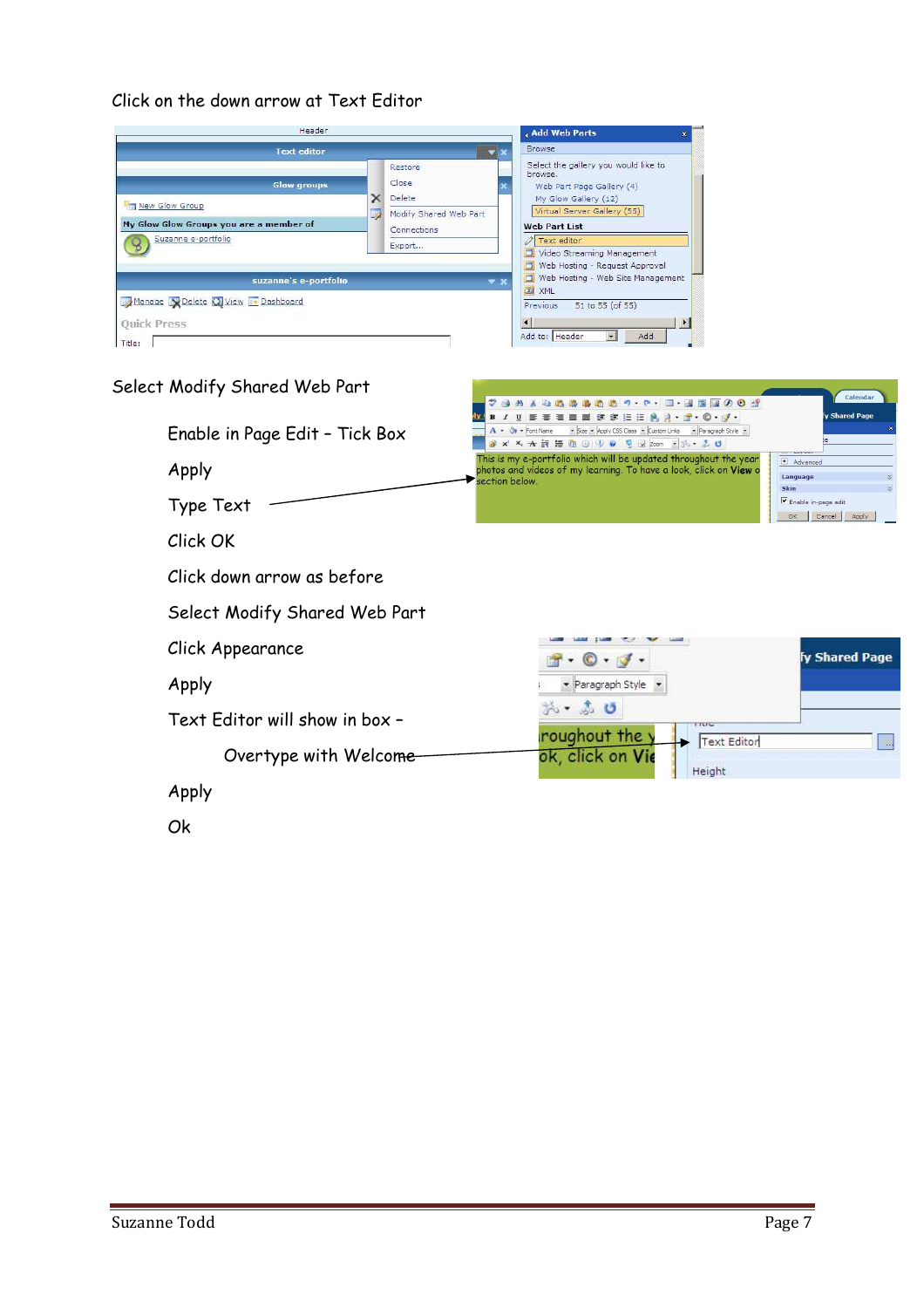## 10. Customising the Glow Blog's Appearance (in Word Press)

# To change the look of your e-portfolio

| Go into the e-portfolio and select the dashboard |                                                                                                                                                                                                                                                                                                                                                                                                                |                                       |                         |                                            |  |
|--------------------------------------------------|----------------------------------------------------------------------------------------------------------------------------------------------------------------------------------------------------------------------------------------------------------------------------------------------------------------------------------------------------------------------------------------------------------------|---------------------------------------|-------------------------|--------------------------------------------|--|
| Scroll down left hand side of screen to          |                                                                                                                                                                                                                                                                                                                                                                                                                | Suffusion                             |                         |                                            |  |
| Suffusion                                        |                                                                                                                                                                                                                                                                                                                                                                                                                | Introduction                          |                         | <b>Visual Effects</b>                      |  |
|                                                  |                                                                                                                                                                                                                                                                                                                                                                                                                | <b>Visual Effects</b>                 |                         |                                            |  |
| Select Visual Effects                            |                                                                                                                                                                                                                                                                                                                                                                                                                | Sidebars and Widgets                  |                         | Theme selection                            |  |
|                                                  |                                                                                                                                                                                                                                                                                                                                                                                                                | <b>Blog Features</b><br>Favicon setup |                         |                                            |  |
| Select Header Customization                      |                                                                                                                                                                                                                                                                                                                                                                                                                | Templates                             |                         | <b>Header Customization</b>                |  |
| Scroll through this page selecting the following |                                                                                                                                                                                                                                                                                                                                                                                                                | Custom Types                          |                         | Theme Skinning                             |  |
| $\circ$<br>Custom Styles                         | You can decide to go with the colors / text styles of the theme you are using for the header, or choose your own. If you choose default<br>colors / text styles here then the rest of your settings in this section will be ignored. If you choose custi<br>here will override the theme's settings.<br>Please set this option to "Custom styles" if you want to override the theme's settings for the header. |                                       |                         | Save / Rese                                |  |
| Header is inside                                 | <b>C</b> Theme styles (default)                                                                                                                                                                                                                                                                                                                                                                                |                                       | C Custom styles         | Save changes on th<br>Reset page to defaul |  |
| the main wrapper                                 |                                                                                                                                                                                                                                                                                                                                                                                                                |                                       |                         | Reset all pages to defa                    |  |
| Ю.                                               | <b>Header Layout Style</b>                                                                                                                                                                                                                                                                                                                                                                                     |                                       |                         |                                            |  |
| Use a custom<br>$\circ$<br>gradient              | You can choose different header styles - full width or page width:<br>Header is outside the main wrapper, its background and<br>C Header is outside the main wrapper, its background and<br>0.<br>contents are as wide as your browser window<br>contents are aligned with the main wrapper<br>Header is outside the main wrapper, its background is as<br>C Header is inside the main wrapper<br>⊙            |                                       |                         |                                            |  |
| Header Background                                | wide as your browser window, but header contents are aligned<br>with the main wrapper                                                                                                                                                                                                                                                                                                                          |                                       | C Theme Default         |                                            |  |
| Image Tiling - Do                                |                                                                                                                                                                                                                                                                                                                                                                                                                |                                       |                         |                                            |  |
| :O.<br>not repeat                                | Header Background Image Type                                                                                                                                                                                                                                                                                                                                                                                   |                                       |                         |                                            |  |
|                                                  | You can set an image to use for the header. You can either use a predefined image (default) or a custom gradient or nothing at all.                                                                                                                                                                                                                                                                            |                                       |                         |                                            |  |
| Header Background                                | Use a predefined image (default)<br>o                                                                                                                                                                                                                                                                                                                                                                          |                                       | ⊙ Use a custom gradient |                                            |  |
| Image Position -                                 | C Use a rotating set of images from a folder                                                                                                                                                                                                                                                                                                                                                                   |                                       | C No image              |                                            |  |
| Ю.<br>Top Right                                  |                                                                                                                                                                                                                                                                                                                                                                                                                |                                       |                         |                                            |  |
| Folder for Rotating - Leave Blank                |                                                                                                                                                                                                                                                                                                                                                                                                                |                                       |                         |                                            |  |
| Header Background Gradient Style - Top to Bottom |                                                                                                                                                                                                                                                                                                                                                                                                                | O.                                    |                         |                                            |  |
| Header Background Gradient Start Colour - 9116F0 |                                                                                                                                                                                                                                                                                                                                                                                                                |                                       |                         |                                            |  |
| Header Background End Colour - AF7EF7            |                                                                                                                                                                                                                                                                                                                                                                                                                |                                       |                         |                                            |  |
| Header Foreground Image Type - Use Text          |                                                                                                                                                                                                                                                                                                                                                                                                                | $\circ$                               |                         |                                            |  |
| Header Foreground Image - Leave Blank            |                                                                                                                                                                                                                                                                                                                                                                                                                |                                       |                         |                                            |  |
| Blog Title / Header Colour - Leave as 000000     |                                                                                                                                                                                                                                                                                                                                                                                                                |                                       |                         |                                            |  |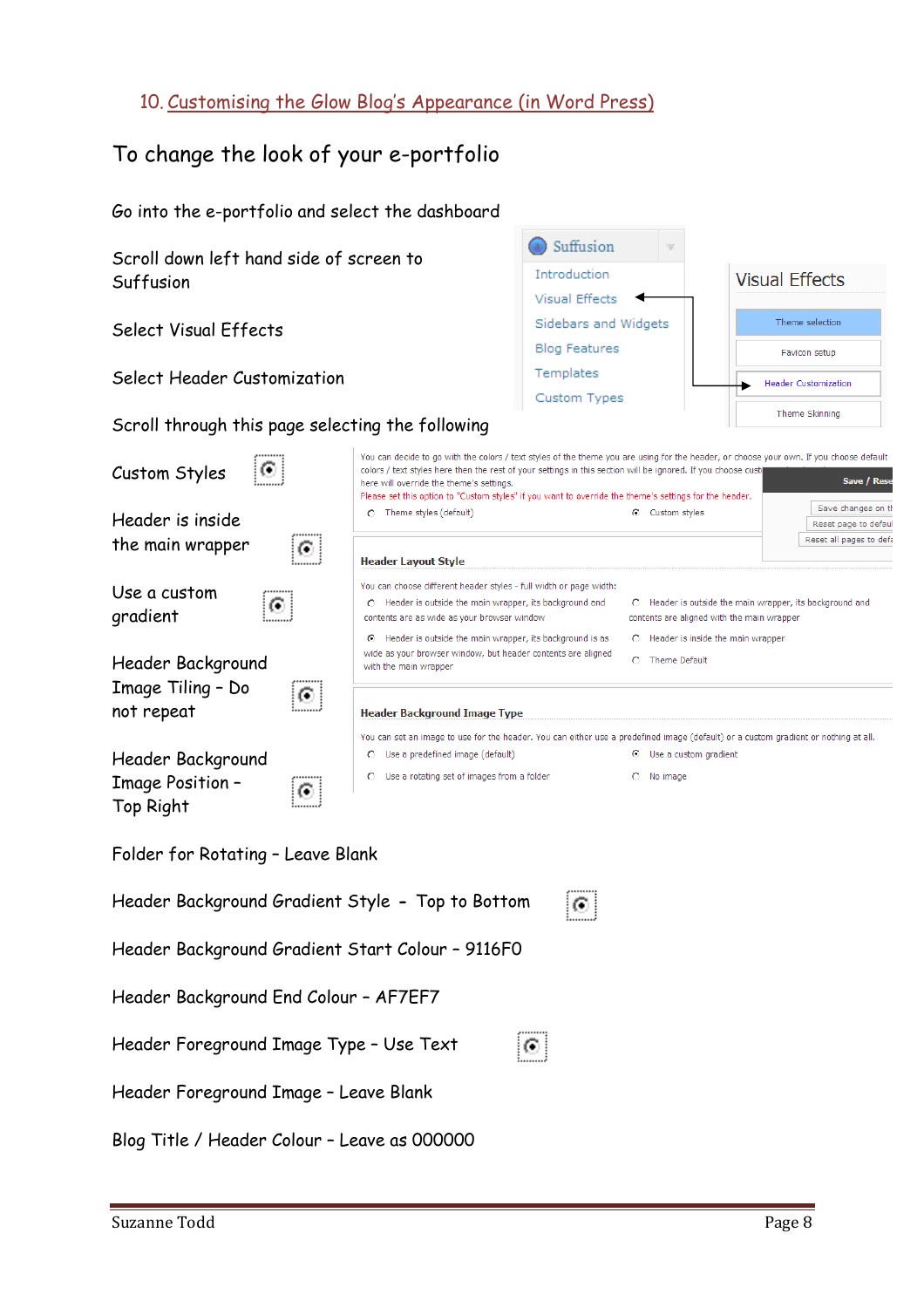| Blog Title / Header Decoration - None<br>r                                                       |
|--------------------------------------------------------------------------------------------------|
| Blog Title / Header Hover Colour - Leave as default<br>528F6C                                    |
| Blog Title / Header Hover Decoration - None                                                      |
| Blog Description / Sub-Header Colour - Leave as 000000                                           |
| Ю<br>Blog Title / Header Alignment - Left                                                        |
| o<br>Description / Sub-Header Alignment - Right                                                  |
| Description / Sub-Header Vertical Alignment, relative to header - Same Line<br>⊙                 |
| Save changes to this page<br>Save / Reset                                                        |
| Save changes on this page<br>Reset page to default options<br>Reset all pages to default options |

|                               |         | suzanne's e-portfolio       |                             |                                               |                    |                                                                                                                         |
|-------------------------------|---------|-----------------------------|-----------------------------|-----------------------------------------------|--------------------|-------------------------------------------------------------------------------------------------------------------------|
| All About Me<br><b>About</b>  | My News | <b>Confident Individual</b> | <b>Effective Individual</b> | Responsible Citizen                           | Successful Learner | Search                                                                                                                  |
|                               |         |                             |                             |                                               |                    | Categories                                                                                                              |
| <b>All About Me</b>           |         |                             |                             | $\triangleright$ Edit $\bigcirc$ Add comments |                    | Confident Individual (1)<br>/ Effective Individual (1)<br>Responsible Citizen (1)<br>Successful Learner (1)<br>Archives |
|                               |         |                             |                             |                                               | Links              | <sup>18</sup> August 2011                                                                                               |
| Posted by S. Todd at 12:30 pm |         |                             |                             |                                               | Meta               |                                                                                                                         |
| Leave a Reply                 |         |                             |                             |                                               | ை                  | Site Admin<br>Entries (RSS)                                                                                             |